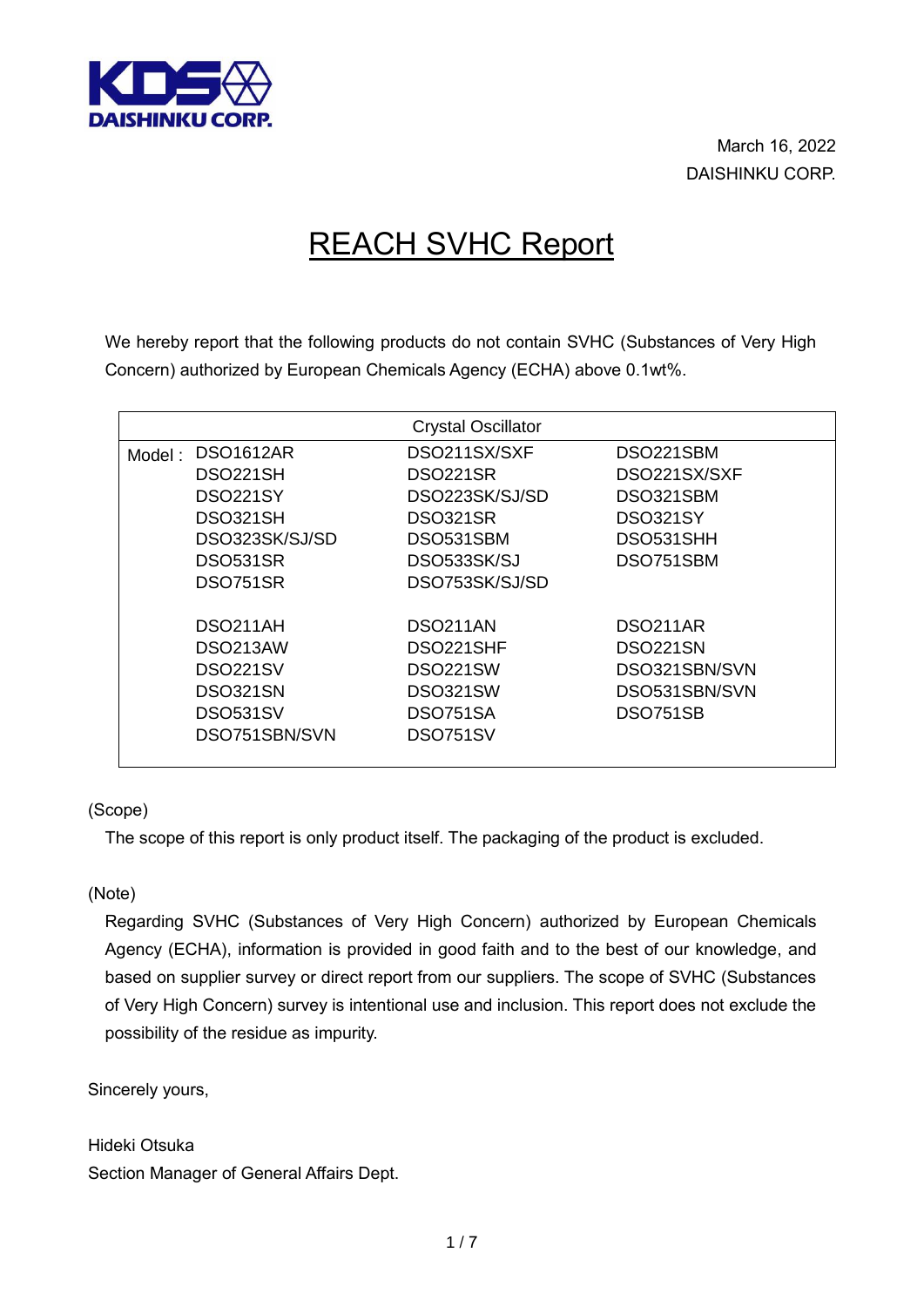

Number of the Candidate list: 223 ( last updated: 17 January, 2022 )

| Substance name                                              | EC No.    | CAS No.       | Date of    |
|-------------------------------------------------------------|-----------|---------------|------------|
|                                                             |           |               | inclusion  |
| 4,4'- Diaminodiphenylmethane (MDA)                          | 202-974-4 | 101-77-9      | 28/10/2008 |
| 5-tert-butyl-2,4,6-trinitro-m-xylene (Musk xylene)          | 201-329-4 | $81 - 15 - 2$ | 28/10/2008 |
| Alkanes, C10-13, chloro (Short Chain Chlorinated Paraffins) | 287-476-5 | 85535-84-8    | 28/10/2008 |
| Anthracene                                                  | 204-371-1 | 120-12-7      | 28/10/2008 |
| Benzyl butyl phthalate (BBP)                                | 201-622-7 | 85-68-7       | 28/10/2008 |
| Bis (2-ethylhexyl)phthalate (DEHP)                          | 204-211-0 | 117-81-7      | 28/10/2008 |
| Bis(tributyltin) oxide (TBTO)                               | 200-268-0 | 56-35-9       | 28/10/2008 |
| Cobalt dichloride                                           | 231-589-4 | 7646-79-9     | 28/10/2008 |
| Diarsenic pentaoxide                                        | 215-116-9 | 1303-28-2     | 28/10/2008 |
| Diarsenic trioxide                                          | 215-481-4 | 1327-53-3     | 28/10/2008 |
| Dibutyl phthalate (DBP)                                     | 201-557-4 | 84-74-2       | 28/10/2008 |
| Hexabromocyclododecane (HBCDD)                              |           |               | 28/10/2008 |
| Lead hydrogen arsenate                                      | 232-064-2 | 7784-40-9     | 28/10/2008 |
|                                                             |           | 10588-01-9,   |            |
| Sodium dichromate                                           | 234-190-3 | 7789-12-0     | 28/10/2008 |
| Triethyl arsenate                                           | 427-700-2 | 15606-95-8    | 28/10/2008 |
| 2,4-dinitrotoluene                                          | 204-450-0 | 121-14-2      | 13/01/2010 |
| Anthracene oil                                              | 292-602-7 | 90640-80-5    | 13/01/2010 |
| Anthracene oil, anthracene paste                            | 292-603-2 | 90640-81-6    | 13/01/2010 |
| Anthracene oil, anthracene paste, anthracene fraction       | 295-275-9 | 91995-15-2    | 13/01/2010 |
| Anthracene oil, anthracene paste, distn. lights             | 295-278-5 | 91995-17-4    | 13/01/2010 |
| Anthracene oil, anthracene-low                              | 292-604-8 | 90640-82-7    | 13/01/2010 |
| Diisobutyl phthalate                                        | 201-553-2 | 84-69-5       | 13/01/2010 |
| Lead chromate                                               | 231-846-0 | 7758-97-6     | 13/01/2010 |
| Lead chromate molybdate sulphate red (C.I. Pigment Red 104) | 235-759-9 | 12656-85-8    | 13/01/2010 |
| Lead sulfochromate yellow (C.I. Pigment Yellow 34)          | 215-693-7 | 1344-37-2     | 13/01/2010 |
| Pitch, coal tar, high-temp.                                 | 266-028-2 | 65996-93-2    | 13/01/2010 |
| Tris(2-chloroethyl) phosphate                               | 204-118-5 | 115-96-8      | 13/01/2010 |
| Acrylamide                                                  | 201-173-7 | 79-06-1       | 30/03/2010 |
| Ammonium dichromate                                         | 232-143-1 | 7789-09-5     | 18/06/2010 |
| Boric acid                                                  |           |               | 18/06/2010 |
|                                                             | 215-540-4 | 12179-04-3,   |            |
| Disodium tetraborate, anhydrous                             |           | 1303-96-4,    | 18/06/2010 |
|                                                             |           | 1330-43-4     |            |
| Potassium chromate                                          | 232-140-5 | 7789-00-6     | 18/06/2010 |
| Potassium dichromate                                        | 231-906-6 | 7778-50-9     | 18/06/2010 |
| Sodium chromate                                             | 231-889-5 | 7775-11-3     | 18/06/2010 |
| Tetraboron disodium heptaoxide, hydrate                     | 235-541-3 | 12267-73-1    | 18/06/2010 |
| Trichloroethylene                                           | 201-167-4 | 79-01-6       | 18/06/2010 |
| 2-ethoxyethanol                                             | 203-804-1 | 110-80-5      | 15/12/2010 |
| 2-methoxyethanol                                            | 203-713-7 | 109-86-4      | 15/12/2010 |
| Acids generated from chromium trioxide and their oligomers  |           |               | 15/12/2010 |
| Chromium trioxide                                           | 215-607-8 | 1333-82-0     | 15/12/2010 |
| Cobalt(II) carbonate                                        | 208-169-4 | 513-79-1      | 15/12/2010 |
| Cobalt(II) diacetate                                        | 200-755-8 | $71 - 48 - 7$ | 15/12/2010 |
| Cobalt(II) dinitrate                                        | 233-402-1 | 10141-05-6    | 15/12/2010 |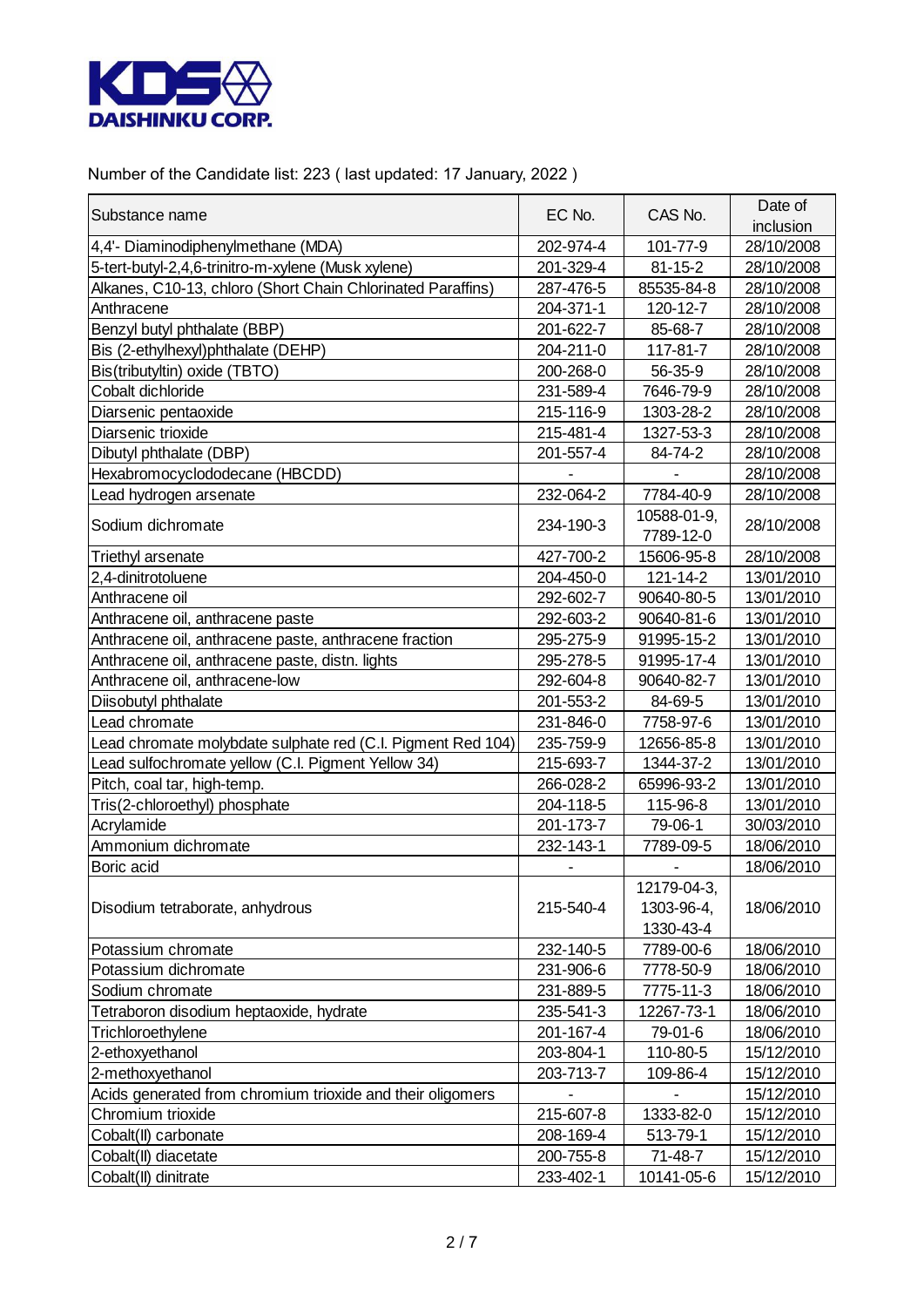

| Substance name                                                                                                                                    | EC No.    | CAS No.                       | Date of<br>inclusion |
|---------------------------------------------------------------------------------------------------------------------------------------------------|-----------|-------------------------------|----------------------|
| Cobalt(II) sulphate                                                                                                                               | 233-334-2 | 10124-43-3                    | 15/12/2010           |
| 1,2,3-trichloropropane                                                                                                                            | 202-486-1 | 96-18-4                       | 20/06/2011           |
| 1,2-Benzenedicarboxylic acid, di-C6-8-branched alkyl esters,<br>C7-rich                                                                           | 276-158-1 | 71888-89-6                    | 20/06/2011           |
| 1,2-Benzenedicarboxylic acid, di-C7-11-branched and linear<br>alkyl esters                                                                        | 271-084-6 | 68515-42-4                    | 20/06/2011           |
| 1-Methyl-2-pyrrolidone (NMP)                                                                                                                      | 212-828-1 | 872-50-4                      | 20/06/2011           |
| 2-ethoxyethyl acetate                                                                                                                             | 203-839-2 | 111-15-9                      | 20/06/2011           |
| Hydrazine                                                                                                                                         | 206-114-9 | $302 - 01 - 2$ ,<br>7803-57-8 | 20/06/2011           |
| Strontium chromate                                                                                                                                | 232-142-6 | 7789-06-2                     | 20/06/2011           |
| 1,2-dichloroethane                                                                                                                                | 203-458-1 | 107-06-2                      | 19/12/2011           |
| 2,2'-dichloro-4,4'-methylenedianiline                                                                                                             | 202-918-9 | $101 - 14 - 4$                | 19/12/2011           |
| 2-Methoxyaniline, o-Anisidine                                                                                                                     | 201-963-1 | $90 - 04 - 0$                 | 19/12/2011           |
| 4-(1,1,3,3-tetramethylbutyl)phenol                                                                                                                | 205-426-2 | 140-66-9                      | 19/12/2011           |
| Aluminosilicate Refractory Ceramic Fibres                                                                                                         |           |                               | 19/12/2011           |
| Arsenic acid                                                                                                                                      | 231-901-9 | 7778-39-4                     | 19/12/2011           |
| Bis(2-methoxyethyl) ether                                                                                                                         | 203-924-4 | 111-96-6                      | 19/12/2011           |
| Bis(2-methoxyethyl) phthalate                                                                                                                     | 204-212-6 | 117-82-8                      | 19/12/2011           |
| Calcium arsenate                                                                                                                                  | 231-904-5 | 7778-44-1                     | 19/12/2011           |
| Dichromium tris(chromate)                                                                                                                         | 246-356-2 | 24613-89-6                    | 19/12/2011           |
| Formaldehyde, oligomeric reaction products with aniline                                                                                           | 500-036-1 | 25214-70-4                    | 19/12/2011           |
| Lead diazide, Lead azide                                                                                                                          | 236-542-1 | 13424-46-9                    | 19/12/2011           |
| Lead dipicrate                                                                                                                                    | 229-335-2 | 6477-64-1                     | 19/12/2011           |
| Lead styphnate                                                                                                                                    | 239-290-0 | 15245-44-0                    | 19/12/2011           |
| N,N-dimethylacetamide                                                                                                                             | 204-826-4 | 127-19-5                      | 19/12/2011           |
| Pentazinc chromate octahydroxide                                                                                                                  | 256-418-0 | 49663-84-5                    | 19/12/2011           |
| Phenolphthalein                                                                                                                                   | 201-004-7 | 77-09-8                       | 19/12/2011           |
| Potassium hydroxyoctaoxodizincatedichromate                                                                                                       | 234-329-8 | 11103-86-9                    | 19/12/2011           |
| Trilead diarsenate                                                                                                                                | 222-979-5 | 3687-31-8                     | 19/12/2011           |
| Zirconia Aluminosilicate Refractory Ceramic Fibres                                                                                                |           |                               | 19/12/2011           |
| 1, 2-dimethoxyethane; ethylene glycol dimethyl ether (EGDME)                                                                                      | 203-794-9 | 110-71-4                      | 18/06/2012           |
| 1,2-bis(2-methoxyethoxy)ethane (TEGDME; triglyme)                                                                                                 | 203-977-3 | 112-49-2                      | 18/06/2012           |
| 1,3,5-Tris(oxiran-2-ylmethyl)-1,3,5-triazinane-2,4,6-trione<br>(TGIC)                                                                             | 219-514-3 | 2451-62-9                     | 18/06/2012           |
| 1,3,5-tris[(2S and 2R)-2,3-epoxypropyl]-1,3,5-triazine-2,4,6-<br>$(1H, 3H, 5H)$ -trione ( $\beta$ -TGIC)                                          | 423-400-0 | 59653-74-6                    | 18/06/2012           |
| 4,4'-bis(dimethylamino)-4"-(methylamino)trityl alcohol                                                                                            | 209-218-2 | 561-41-1                      | 18/06/2012           |
| 4,4'-bis(dimethylamino)benzophenone (Michler's ketone)                                                                                            | 202-027-5 | 90-94-8                       | 18/06/2012           |
| [4-[4,4'-bis(dimethylamino) benzhydrylidene]cyclohexa-2,5-<br>dien-1-ylidene]dimethylammonium chloride (C.I. Basic Violet 3)                      | 208-953-6 | 548-62-9                      | 18/06/2012           |
| [4-[[4-anilino-1-naphthyl][4-<br>(dimethylamino)phenyl]methylene]cyclohexa-2,5-dien-1-<br>ylidene] dimethylammonium chloride (C.I. Basic Blue 26) | 219-943-6 | 2580-56-5                     | 18/06/2012           |
| Diboron trioxide                                                                                                                                  | 215-125-8 | 1303-86-2                     | 18/06/2012           |
| Formamide                                                                                                                                         | 200-842-0 | $75-12-7$                     | 18/06/2012           |
| Lead(II) bis(methanesulfonate)                                                                                                                    | 401-750-5 | 17570-76-2                    | 18/06/2012           |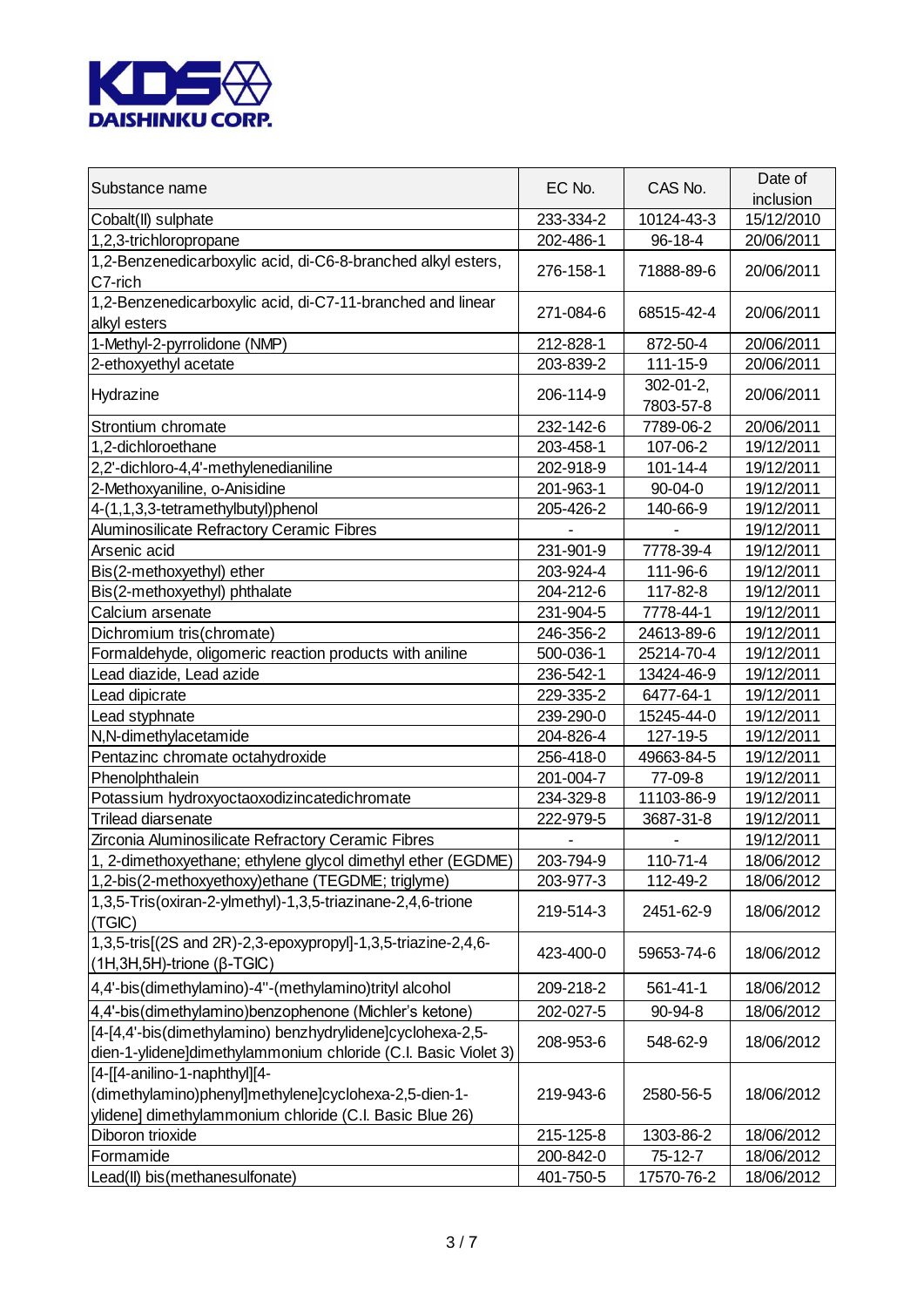

| Substance name                                                                                                | EC No.    | CAS No.        | Date of<br>inclusion |
|---------------------------------------------------------------------------------------------------------------|-----------|----------------|----------------------|
| N, N, N', N'-tetramethyl-4, 4'-methylenedianiline (Michler's base)                                            | 202-959-2 | $101 - 61 - 1$ | 18/06/2012           |
| $\alpha, \alpha$ -Bis[4-(dimethylamino)phenyl]-4<br>(phenylamino)naphthalene-1-methanol (C.I. Solvent Blue 4) | 229-851-8 | 6786-83-0      | 18/06/2012           |
| 1,2-Benzenedicarboxylic acid, dipentyl ester, branched and<br>linear                                          | 284-032-2 | 84777-06-0     | 19/12/2012           |
| 1,2-diethoxyethane                                                                                            | 211-076-1 | 629-14-1       | 19/12/2012           |
| 1-bromopropane (n-propyl bromide)                                                                             | 203-445-0 | 106-94-5       | 19/12/2012           |
| 3-ethyl-2-methyl-2-(3-methylbutyl)-1,3-oxazolidine                                                            | 421-150-7 | 143860-04-2    | 19/12/2012           |
| 4,4'-methylenedi-o-toluidine                                                                                  | 212-658-8 | 838-88-0       | 19/12/2012           |
| 4,4'-oxydianiline and its salts                                                                               |           |                | 19/12/2012           |
| 4-(1,1,3,3-tetramethylbutyl)phenol, ethoxylated                                                               |           |                | 19/12/2012           |
| 4-aminoazobenzene                                                                                             | 200-453-6 | 60-09-3        | 19/12/2012           |
| 4-methyl-m-phenylenediamine (toluene-2,4-diamine)                                                             | 202-453-1 | 95-80-7        | 19/12/2012           |
| 4-Nonylphenol, branched and linear                                                                            |           |                | 19/12/2012           |
| 6-methoxy-m-toluidine (p-cresidine)                                                                           | 204-419-1 | 120-71-8       | 19/12/2012           |
| [Phthalato(2-)]dioxotrilead                                                                                   | 273-688-5 | 69011-06-9     | 19/12/2012           |
| Acetic acid, lead salt, basic                                                                                 | 257-175-3 | 51404-69-4     | 19/12/2012           |
| Biphenyl-4-ylamine                                                                                            | 202-177-1 | $92 - 67 - 1$  | 19/12/2012           |
| Bis(pentabromophenyl) ether (decabromodiphenyl ether)<br>(DecaBDE)                                            | 214-604-9 | 1163-19-5      | 19/12/2012           |
| Cyclohexane-1,2-dicarboxylic anhydride                                                                        |           |                | 19/12/2012           |
| Diazene-1,2-dicarboxamide (C,C'-azodi(formamide)) (ADCA)                                                      | 204-650-8 | 123-77-3       | 19/12/2012           |
| Dibutyltin dichloride (DBTC)                                                                                  | 211-670-0 | 683-18-1       | 19/12/2012           |
| Diethyl sulphate                                                                                              | 200-589-6 | 64-67-5        | 19/12/2012           |
| Diisopentyl phthalate                                                                                         | 210-088-4 | 605-50-5       | 19/12/2012           |
| Dimethyl sulphate                                                                                             | 201-058-1 | $77 - 78 - 1$  | 19/12/2012           |
| Dinoseb (6-sec-butyl-2,4-dinitrophenol)                                                                       | 201-861-7 | 88-85-7        | 19/12/2012           |
| Dioxobis (stearato)trilead                                                                                    | 235-702-8 | 12578-12-0     | 19/12/2012           |
| Fatty acids, C16-18, lead salts                                                                               | 292-966-7 | 91031-62-8     | 19/12/2012           |
| Furan                                                                                                         | 203-727-3 | 110-00-9       | 19/12/2012           |
| Henicosafluoroundecanoic acid                                                                                 | 218-165-4 | 2058-94-8      | 19/12/2012           |
| Heptacosafluorotetradecanoic acid                                                                             | 206-803-4 | 376-06-7       | 19/12/2012           |
| Hexahydromethylphthalic anhydride                                                                             |           |                | 19/12/2012           |
| Lead bis(tetrafluoroborate)                                                                                   | 237-486-0 | 13814-96-5     | 19/12/2012           |
| Lead cyanamidate                                                                                              | 244-073-9 | 20837-86-9     | 19/12/2012           |
| Lead dinitrate                                                                                                | 233-245-9 | 10099-74-8     | 19/12/2012           |
| Lead monoxide (lead oxide)                                                                                    | 215-267-0 | 1317-36-8      | 19/12/2012           |
| Lead oxide sulfate                                                                                            | 234-853-7 | 12036-76-9     | 19/12/2012           |
| Lead titanium trioxide                                                                                        | 235-038-9 | 12060-00-3     | 19/12/2012           |
| Lead titanium zirconium oxide                                                                                 | 235-727-4 | 12626-81-2     | 19/12/2012           |
| Methoxyacetic acid                                                                                            | 210-894-6 | 625-45-6       | 19/12/2012           |
| Methyloxirane (Propylene oxide)                                                                               | 200-879-2 | 75-56-9        | 19/12/2012           |
| N,N-dimethylformamide                                                                                         | 200-679-5 | 68-12-2        | 19/12/2012           |
| N-methylacetamide                                                                                             | 201-182-6 | 79-16-3        | 19/12/2012           |
| n-pentyl-isopentylphthalate                                                                                   |           | 776297-69-9    | 19/12/2012           |
| o-aminoazotoluene                                                                                             | 202-591-2 | 97-56-3        | 19/12/2012           |
| o-toluidine                                                                                                   | 202-429-0 | 95-53-4        | 19/12/2012           |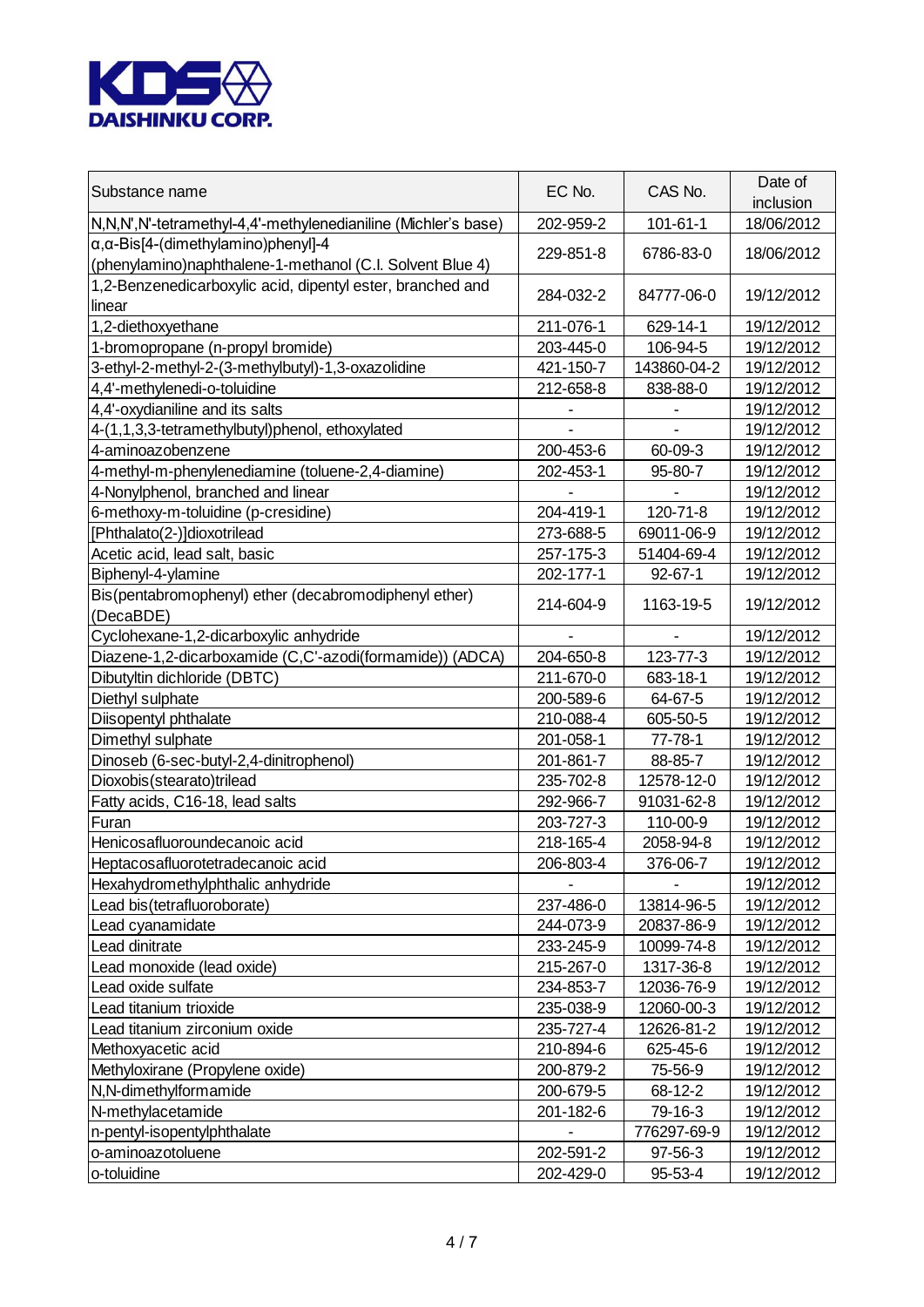

| Substance name                                                    | EC No.    | CAS No.     | Date of<br>inclusion |
|-------------------------------------------------------------------|-----------|-------------|----------------------|
| Orange lead (lead tetroxide)                                      | 215-235-6 | 1314-41-6   | 19/12/2012           |
| Pentacosafluorotridecanoic acid                                   | 276-745-2 | 72629-94-8  | 19/12/2012           |
| Pentalead tetraoxide sulphate                                     | 235-067-7 | 12065-90-6  | 19/12/2012           |
| Pyrochlore, antimony lead yellow                                  | 232-382-1 | 8012-00-8   | 19/12/2012           |
| Silicic acid (H2Si2O5), barium salt (1:1), lead-doped             | 272-271-5 | 68784-75-8  | 19/12/2012           |
| Silicic acid, lead salt                                           | 234-363-3 | 11120-22-2  | 19/12/2012           |
| Sulfurous acid, lead salt, dibasic                                | 263-467-1 | 62229-08-7  | 19/12/2012           |
| Tetraethyllead                                                    | 201-075-4 | 78-00-2     | 19/12/2012           |
| Tetralead trioxide sulphate                                       | 235-380-9 | 12202-17-4  | 19/12/2012           |
| Tricosafluorododecanoic acid                                      | 206-203-2 | 307-55-1    | 19/12/2012           |
| Trilead bis(carbonate) dihydroxide                                | 215-290-6 | 1319-46-6   | 19/12/2012           |
| Trilead dioxide phosphonate                                       | 235-252-2 | 12141-20-7  | 19/12/2012           |
| 4-Nonylphenol, branched and linear, ethoxylated                   |           |             | 20/06/2013           |
| Ammonium pentadecafluorooctanoate (APFO)                          | 223-320-4 | 3825-26-1   | 20/06/2013           |
| Cadmium                                                           | 231-152-8 | 7440-43-9   | 20/06/2013           |
| Cadmium oxide                                                     | 215-146-2 | 1306-19-0   | 20/06/2013           |
| Dipentyl phthalate (DPP)                                          | 205-017-9 | 131-18-0    | 20/06/2013           |
| Pentadecafluorooctanoic acid (PFOA)                               | 206-397-9 | 335-67-1    | 20/06/2013           |
| Cadmium sulphide                                                  | 215-147-8 | 1306-23-6   | 16/12/2013           |
| Dihexyl phthalate                                                 | 201-559-5 | 84-75-3     | 16/12/2013           |
| Disodium 3,3'-[[1,1'-biphenyl]-4,4'-diylbis(azo)]bis(4-           |           |             |                      |
| aminonaphthalene-1-sulphonate) (C.I. Direct Red 28)               | 209-358-4 | 573-58-0    | 16/12/2013           |
| Disodium 4-amino-3-[[4'-[(2,4-diaminophenyl)azo][1,1'-            |           |             |                      |
| biphenyl]-4-yl]azo] -5-hydroxy-6-(phenylazo)naphthalene-2,7-      | 217-710-3 | 1937-37-7   | 16/12/2013           |
| disulphonate (C.I. Direct Black 38)                               |           |             |                      |
| Imidazolidine-2-thione (2-imidazoline-2-thiol)                    | 202-506-9 | 96-45-7     | 16/12/2013           |
| Lead di(acetate)                                                  | 206-104-4 | 301-04-2    | 16/12/2013           |
| Trixylyl phosphate                                                | 246-677-8 | 25155-23-1  | 16/12/2013           |
| 1,2-Benzenedicarboxylic acid, dihexyl ester, branched and         |           |             |                      |
| linear                                                            | 271-093-5 | 68515-50-4  | 16/06/2014           |
| Cadmium chloride                                                  | 233-296-7 | 10108-64-2  | 16/06/2014           |
| Sodium perborate, perboric acid, sodium salt                      |           |             | 16/06/2014           |
| Sodium peroxometaborate                                           | 231-556-4 | 7632-04-4   | 16/06/2014           |
| 2-(2H-benzotriazol-2-yl)-4,6-ditertpentylphenol (UV-328)          | 247-384-8 | 25973-55-1  | 17/12/2014           |
| 2-benzotriazol-2-yl-4,6-di-tert-butylphenol (UV-320)              | 223-346-6 | 3846-71-7   | 17/12/2014           |
| 2-ethylhexyl 10-ethyl-4,4-dioctyl-7-oxo-8-oxa-3,5-dithia-4-       |           |             |                      |
| stannatetradecanoate (DOTE)                                       | 239-622-4 | 15571-58-1  | 17/12/2014           |
| Cadmium fluoride                                                  | 232-222-0 | 7790-79-6   | 17/12/2014           |
|                                                                   |           | 10124-36-4, |                      |
| Cadmium sulphate                                                  | 233-331-6 | 31119-53-6  | 17/12/2014           |
| Reaction mass of 2-ethylhexyl 10-ethyl-4,4-dioctyl-7-oxo-8-       |           |             |                      |
| oxa-3,5-dithia-4-stannatetradecanoate and 2-ethylhexyl 10-        |           |             |                      |
| ethyl-4-[[2-[(2-ethylhexyl)oxy]-2-oxoethyl]thio]-4-octyl-7-oxo-8- |           |             | 17/12/2014           |
| oxa-3,5-dithia-4-stannatetradecanoate (reaction mass of           |           |             |                      |
| DOTE and MOTE)                                                    |           |             |                      |
| 1,2-benzenedicarboxylic acid, di-C6-10-alkyl esters or mixed      |           |             |                      |
| decyl and hexyl and octyl diesters                                |           |             | 15/06/2015           |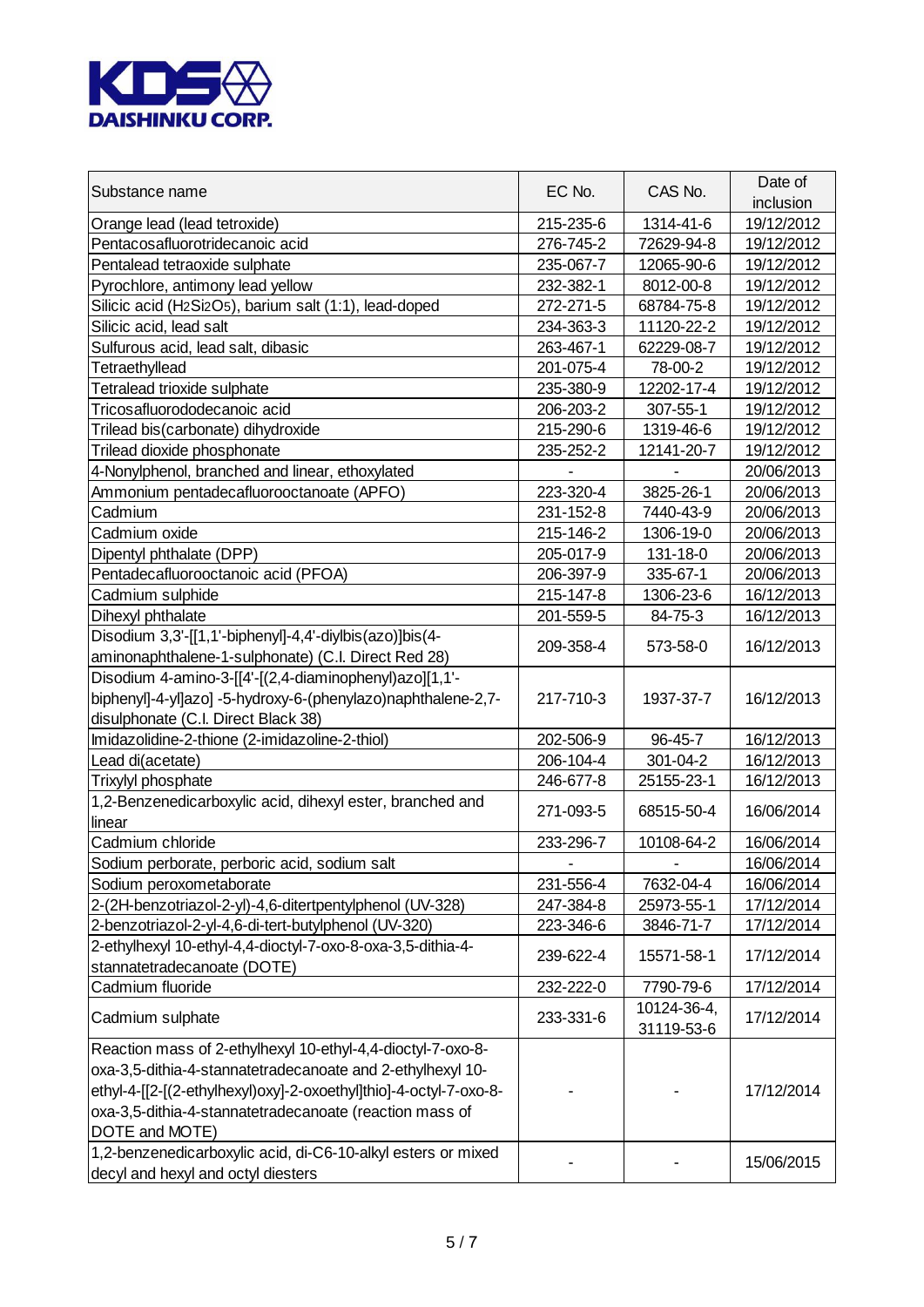

| Substance name                                                                                                                                           | EC No.    | CAS No.       | Date of<br>inclusion |
|----------------------------------------------------------------------------------------------------------------------------------------------------------|-----------|---------------|----------------------|
| 5-sec-butyl-2-(2,4-dimethylcyclohex-3-en-1-yl)-5-methyl-1,3-<br>dioxane [1], 5-sec-butyl-2-(4,6-dimethylcyclohex-3-en-1-yl)-5-<br>methyl-1,3-dioxane [2] |           |               | 15/06/2015           |
| 1,3-propanesultone                                                                                                                                       | 214-317-9 | 1120-71-4     | 17/12/2015           |
| 2,4-di-tert-butyl-6-(5-chlorobenzotriazol-2-yl)phenol (UV-327)                                                                                           | 223-383-8 | 3864-99-1     | 17/12/2015           |
| 2-(2H-benzotriazol-2-yl)-4-(tert-butyl)-6-(sec-butyl)phenol (UV-                                                                                         |           |               |                      |
| 350)                                                                                                                                                     | 253-037-1 | 36437-37-3    | 17/12/2015           |
| Nitrobenzene                                                                                                                                             | 202-716-0 | 98-95-3       | 17/12/2015           |
| Perfluorononan-1-oic-acid and its sodium and ammonium<br>salts                                                                                           |           |               | 17/12/2015           |
| Benzo[def]chrysene (Benzo[a]pyrene)                                                                                                                      | 200-028-5 | $50-32-8$     | 20/06/2016           |
| 4,4'-isopropylidenediphenol                                                                                                                              | 201-245-8 | 80-05-7       | 12/01/2017           |
| 4-heptylphenol, branched and linear                                                                                                                      |           |               | 12/01/2017           |
| Nonadecafluorodecanoic acid (PFDA) and its sodium and                                                                                                    |           |               |                      |
| ammonium salts                                                                                                                                           |           |               | 12/01/2017           |
| p-(1,1-dimethylpropyl)phenol                                                                                                                             | 201-280-9 | 80-46-6       | 12/01/2017           |
| Perfluorohexane-1-sulphonic acid and its salts                                                                                                           |           |               | 07/07/2017           |
| 1,6,7,8,9,14,15,16,17,17,18,18-                                                                                                                          |           |               |                      |
| Dodecachloropentacyclo[12.2.1.16,9.02,13.05,10]octadeca-                                                                                                 |           |               | 15/01/2018           |
| 7,15-diene ("Dechlorane Plus"™)                                                                                                                          |           |               |                      |
| Benz[a]anthracene                                                                                                                                        | 200-280-6 | $56 - 55 - 3$ | 15/01/2018           |
| Cadmium carbonate                                                                                                                                        | 208-168-9 | 513-78-0      | 15/01/2018           |
| Cadmium hydroxide                                                                                                                                        | 244-168-5 | 21041-95-2    | 15/01/2018           |
| Cadmium nitrate                                                                                                                                          | 233-710-6 | 10325-94-7    | 15/01/2018           |
| Chrysene                                                                                                                                                 | 205-923-4 | 218-01-9      | 15/01/2018           |
| Reaction products of 1,3,4-thiadiazolidine-2,5-dithione,<br>formaldehyde and 4-heptylphenol, branched and linear (RP-<br>HP)                             |           |               | 15/01/2018           |
| Benzene-1,2,4-tricarboxylic acid 1,2 anhydride                                                                                                           | 209-008-0 | 552-30-7      | 27/06/2018           |
| Benzo[ghi]perylene                                                                                                                                       | 205-883-8 | 191-24-2      | 27/06/2018           |
| Decamethylcyclopentasiloxane                                                                                                                             | 208-764-9 | 541-02-6      | 27/06/2018           |
| Dicyclohexyl phthalate                                                                                                                                   | 201-545-9 | 84-61-7       | 27/06/2018           |
| Disodium octaborate                                                                                                                                      | 234-541-0 | 12008-41-2    | 27/06/2018           |
| Dodecamethylcyclohexasiloxane                                                                                                                            | 208-762-8 | 540-97-6      | 27/06/2018           |
| Ethylenediamine                                                                                                                                          | 203-468-6 | 107-15-3      | 27/06/2018           |
| Lead                                                                                                                                                     | 231-100-4 | 7439-92-1     | 27/06/2018           |
| Octamethylcyclotetrasiloxane                                                                                                                             | 209-136-7 | 556-67-2      | 27/06/2018           |
| Terphenyl, hydrogenated                                                                                                                                  | 262-967-7 | 61788-32-7    | 27/06/2018           |
| 1,7,7-trimethyl-3-(phenylmethylene)bicyclo[2.2.1]heptan-2-one                                                                                            | 239-139-9 | 15087-24-8    | 15/01/2019           |
| 2,2-bis(4'-hydroxyphenyl)-4-methylpentane                                                                                                                | 401-720-1 | 6807-17-6     | 15/01/2019           |
| Benzo[k]fluoranthene                                                                                                                                     | 205-916-6 | 207-08-9      | 15/01/2019           |
| Fluoranthene                                                                                                                                             | 205-912-4 | 206-44-0      | 15/01/2019           |
| Phenanthrene                                                                                                                                             | 201-581-5 | 85-01-8       | 15/01/2019           |
| Pyrene                                                                                                                                                   | 204-927-3 | 129-00-0      | 15/01/2019           |
| 2,3,3,3-tetrafluoro-2-(heptafluoropropoxy)propionic acid, its<br>salts and its acyl halides                                                              |           |               | 16/07/2019           |